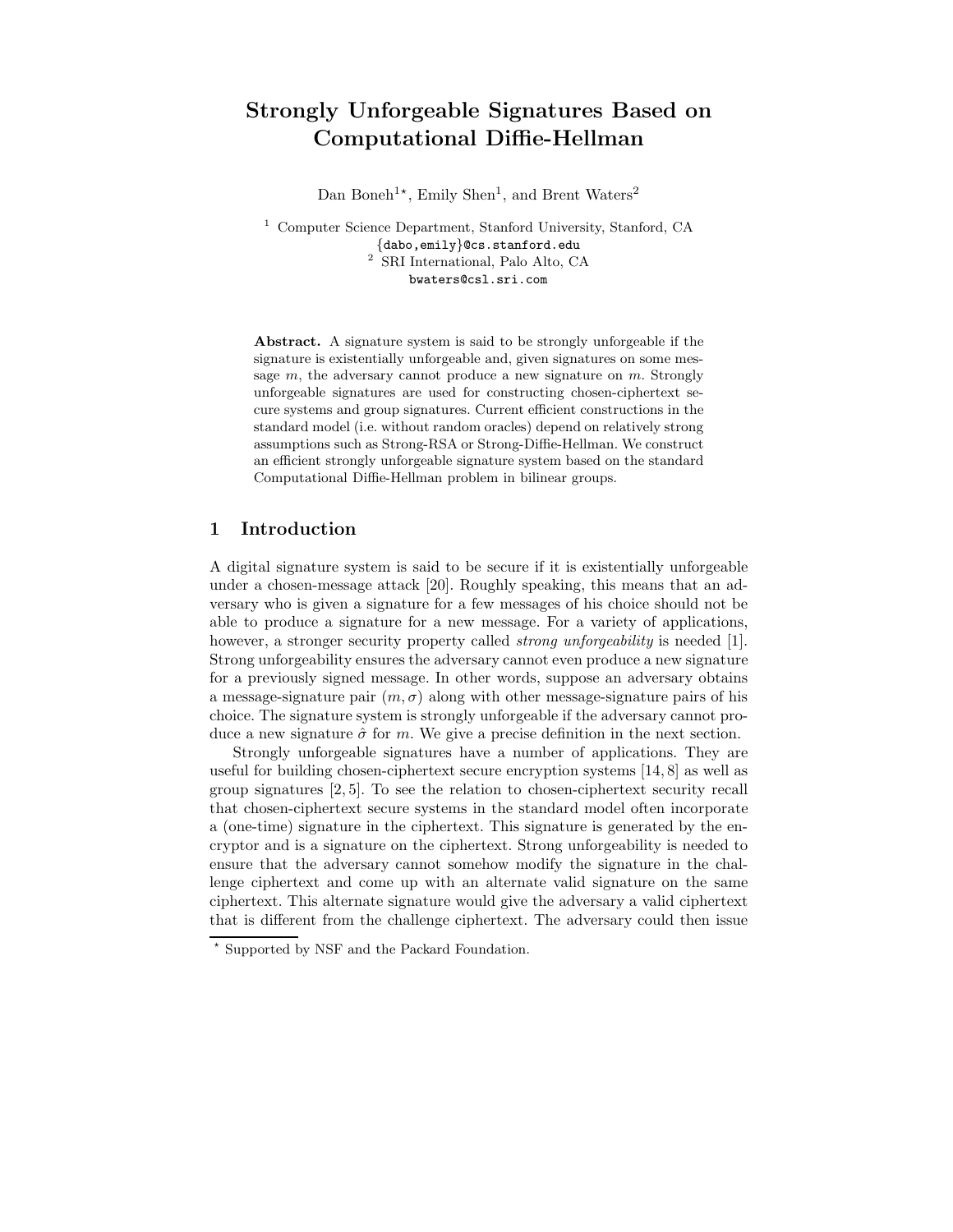a decryption query for this new ciphertext and break the system. Consequently, a signature system that is existentially unforgeable but not strongly unforgeable would result in an insecure encryption system. A similar issue comes up in several group signature constructions.

Several existing signature systems are strongly unforgeable. In the random oracle model, constructions based on the full domain hash [3, 9, 6] and other methods [3, 18, 26] are strongly unforgeable.

Without random oracles, several constructions can be shown to be strongly unforgeable; however, they typically depend on relatively strong assumptions:

- Gennaro, Halevi, and Rabin [17] and Cramer and Shoup [11] construct strongly unforgeable signatures based on the Strong-RSA assumption.
- Boneh and Boyen [4] construct a strongly unforgeable signature based on the Strong-Diffie-Hellman assumption.
- A Verifiable Unpredictable Function (VUF) gives a signature system where each message has a unique signature. Such signatures are clearly strongly unforgeable. VUFs were defined by Micali, Rabin, and Vadhan [25] where they give a proof-of-concept construction based on the (large exponent) RSA assumption. A different VUF was proposed by Lysyanskaya [23] using the Many-Diffie-Hellman assumption (a.k.a. the n-party Diffie-Hellman assumption) in bilinear groups. This construction was extended by Dodis [13] to obtain a Verifiable Random Function under a much stronger assumption.
- Tree-based signatures [20, 19, 27, 15, 10, 7] can be proven secure without random oracles and based on standard assumptions. However, they generally tend to be less efficient than signatures presented in this paper.

Our contribution. In this paper we construct a strongly unforgeable signature system (without random oracles) based on the *standard Computational Diffie-*Hellman (CDH) problem in bilinear groups. The system is simple, efficient, and produces signatures that are only 2 group elements plus a short string.

Currently, the only (efficient) signature that is known to be existentially unforgeable based on CDH (in the standard model) is due to Waters [28]. This signature, however, is not strongly unforgeable — given a signature on some message  $m$  it is easy to derive many other signatures on the same message. Nevertheless, we use the Waters signature scheme as our starting point. We show how to strengthen the signature to obtain a strongly unforgeable signature based on the standard CDH. We actually do a little more — we provide a general transformation that converts any unforgeable signature of a certain type into a strongly unforgeable signature. We then apply this transformation to the Waters signature to obtain a strongly unforgeable signature based on CDH.

# 2 Preliminaries

Before presenting our construction we briefly review the security definitions, a few facts about bilinear maps, and our complexity assumptions.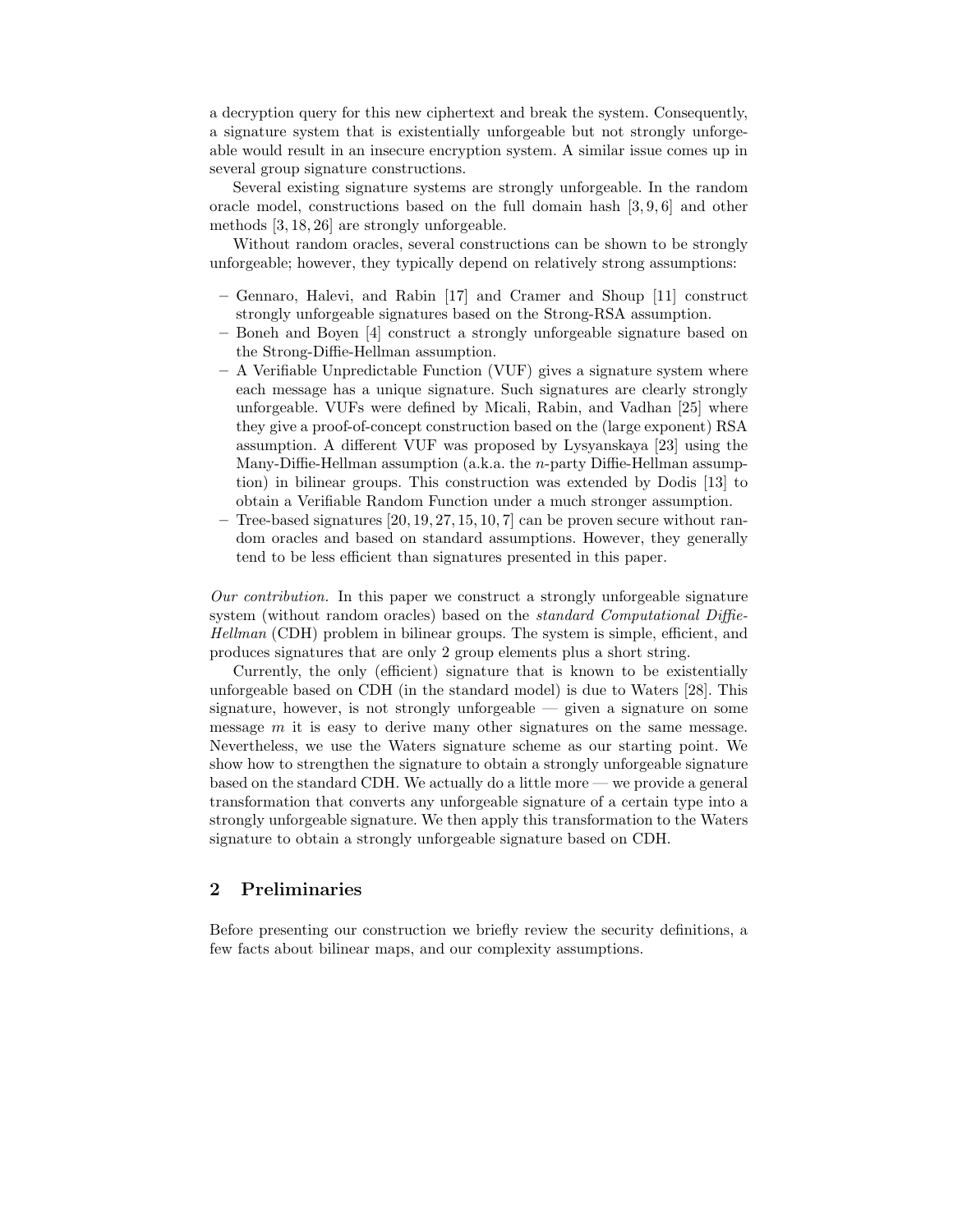#### 2.1 Strong Existential Unforgeability

A signature system consists of three algorithms: KeyGen, Sign, and Verify. Strong existential unforgeability under an adaptive chosen-message attack is defined using the following game:

- Setup. The challenger runs KeyGen. It gives the adversary the resulting public key PK and keeps the private key SK to itself.
- **Signature Queries.** The adversary issues signature queries  $m_1, \ldots, m_q$ . To each query  $m_i$  the challenger responds by running *Sign* to generate a signature  $\sigma_i$  of  $m_i$  and sending  $\sigma_i$  to the adversary. These queries may be asked adaptively so that each query  $m_i$  may depend on the replies to  $m_1, \ldots, m_{i-1}$ .
- **Output.** Finally the adversary outputs a pair  $(m, \sigma)$ . The adversary wins if  $\sigma$ is a valid signature of m according to Verify and  $(m, \sigma)$  is not among the pairs  $(m_i, \sigma_i)$  generated during the query phase.

We define the advantage of an adversary  $A$  in attacking the signature scheme as the probability that  $A$  wins the above game, taken over the random bits of the challenger and the adversary.

**Definition 1.** A signature scheme is  $(t, q, \epsilon)$ -strongly existentially unforgeable under an adaptive chosen-message attack if no t-time adversary A making at most q signature queries has advantage at least  $\epsilon$  in the above game.

#### 2.2 Existential Unforgeability

We will also use the traditional security property of (weak) existential unforgeability under an adaptive chosen-message attack [20]. It is defined using the following game.

Setup and Signature Queries. Same as in the strong unforgeability game.

**Output.** The adversary outputs a pair  $(m, \sigma)$ . The adversary wins if  $\sigma$  is a valid signature of m according to *Verify* and m is not among the messages  $m_i$  queried during the query phase.

We define the advantage of an adversary  $A$  in weakly attacking a signature scheme as the probability that  $A$  wins the above game, taken over the random bits of the challenger and the adversary.

**Definition 2.** A signature scheme is  $(t, q, \epsilon)$ -existentially unforgeable under an adaptive chosen-message attack if no t-time adversary A making at most q signature queries has advantage at least  $\epsilon$  in the above game.

#### 2.3 Bilinear Groups

We use the following notation:

- 1. G and  $\mathbb{G}_1$  are two (multiplicative) cyclic groups of prime order p;
- 2. *g* is a generator of  $\mathbb{G}$ ;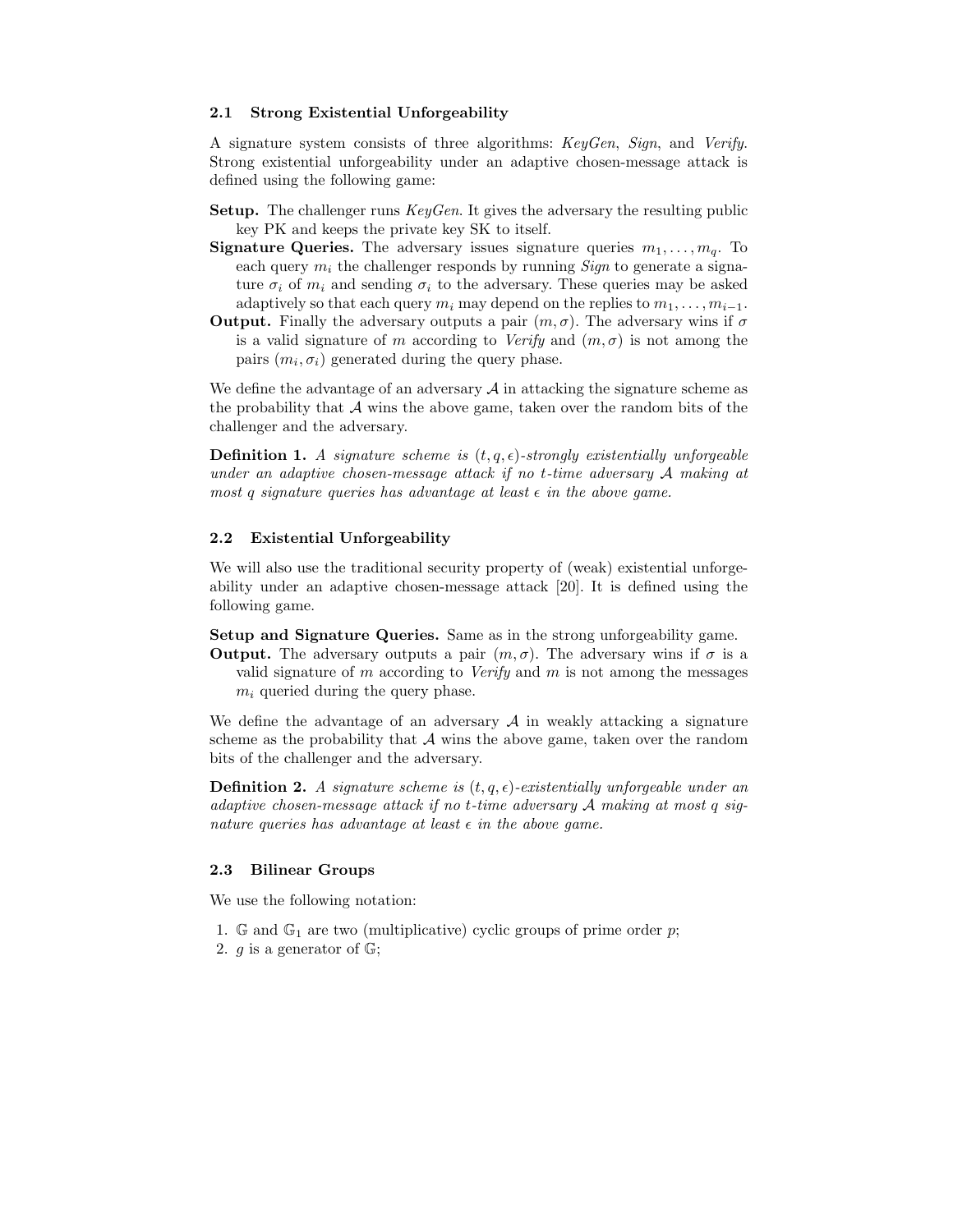- 3. e is a computable map  $e : \mathbb{G} \times \mathbb{G} \to \mathbb{G}_1$  with the following properties:
	- Bilinear: for all  $u, v \in \mathbb{G}$  and  $a, b \in \mathbb{Z}$ ,  $e(u^a, v^b) = e(u, v)^{ab}$ .

– Non-degenerate:  $e(g, g) \neq 1$ .

We say that  $\mathbb G$  is a bilinear group [21] if the group operation in  $\mathbb G$  is efficiently computable and there exists a group  $\mathbb{G}_1$  and an efficiently computable bilinear map  $e : \mathbb{G} \times \mathbb{G} \to \mathbb{G}_1$  as above.

#### 2.4 Computational Diffie-Hellman (CDH) Assumption

The computational Diffie-Hellman problem in a cyclic group  $\mathbb G$  of order p is defined as follows. Given  $g, g^a, g^b \in \mathbb{G}$ , output  $g^{ab} \in \mathbb{G}$ . We say that algorithm A has advantage  $\epsilon$  in solving CDH in  $\mathbb G$  if

$$
\Pr[\mathcal{A}(g, g^a, g^b) = g^{ab}] \ge \epsilon ,
$$

where the probability is over the random choice of generator  $g \in \mathbb{G}$ , the random choice of  $a, b \in \mathbb{Z}_p$ , and the random bits of A.

Similarly, we say that algorithm  $\mathcal A$  has advantage  $\epsilon$  in solving discrete log in G if

$$
\Pr[\mathcal{A}(g, g^a) = a] \ge \epsilon ,
$$

where the probability is over the random choice of generator  $g \in \mathbb{G}$ , the random choice of  $a \in \mathbb{Z}_p$ , and the random bits of A.

**Definition 3.** The  $(t, \epsilon)$ -CDH assumption holds in  $\mathbb{G}$  if no t-time adversary has advantage at least  $\epsilon$  in solving CDH in G. Similarly, the  $(t, \epsilon)$ -Dlog assumption holds in  $\mathbb G$  if no t-time adversary has advantage at least  $\epsilon$  in solving discrete log.

#### 2.5 Collision-Resistant Hashing

Let  $\mathcal{H} = \{H_k\}$  be a keyed hash family of functions  $H_k: \{0,1\}^* \to \{0,1\}^n$ indexed by  $k \in \mathcal{K}$ . We say that algorithm A has advantage  $\epsilon$  in breaking the collision-resistance of  $H$  if

$$
Pr[\mathcal{A}(k) = (m_0, m_1) : m_0 \neq m_1, H_k(m_0) = H_k(m_1)] \geq \epsilon ,
$$

where the probability is over the random choice of  $k \in \mathcal{K}$  and the random bits of A.

**Definition 4.** A hash family H is  $(t, \epsilon)$ -collision-resistant if no t-time adversary has advantage at least  $\epsilon$  in breaking the collision-resistance of H.

Our construction makes use of collision-resistant hashing. We note, however, that collision-resistant hashing can be easily built based on the CDH assumption [12]. Therefore, in theory, assuming the existence of collision-resistant functions does not strengthen the complexity assumption we are making. In practice, of course, one would use a standard hash function such as SHA-256 and assume that it is collision-resistant.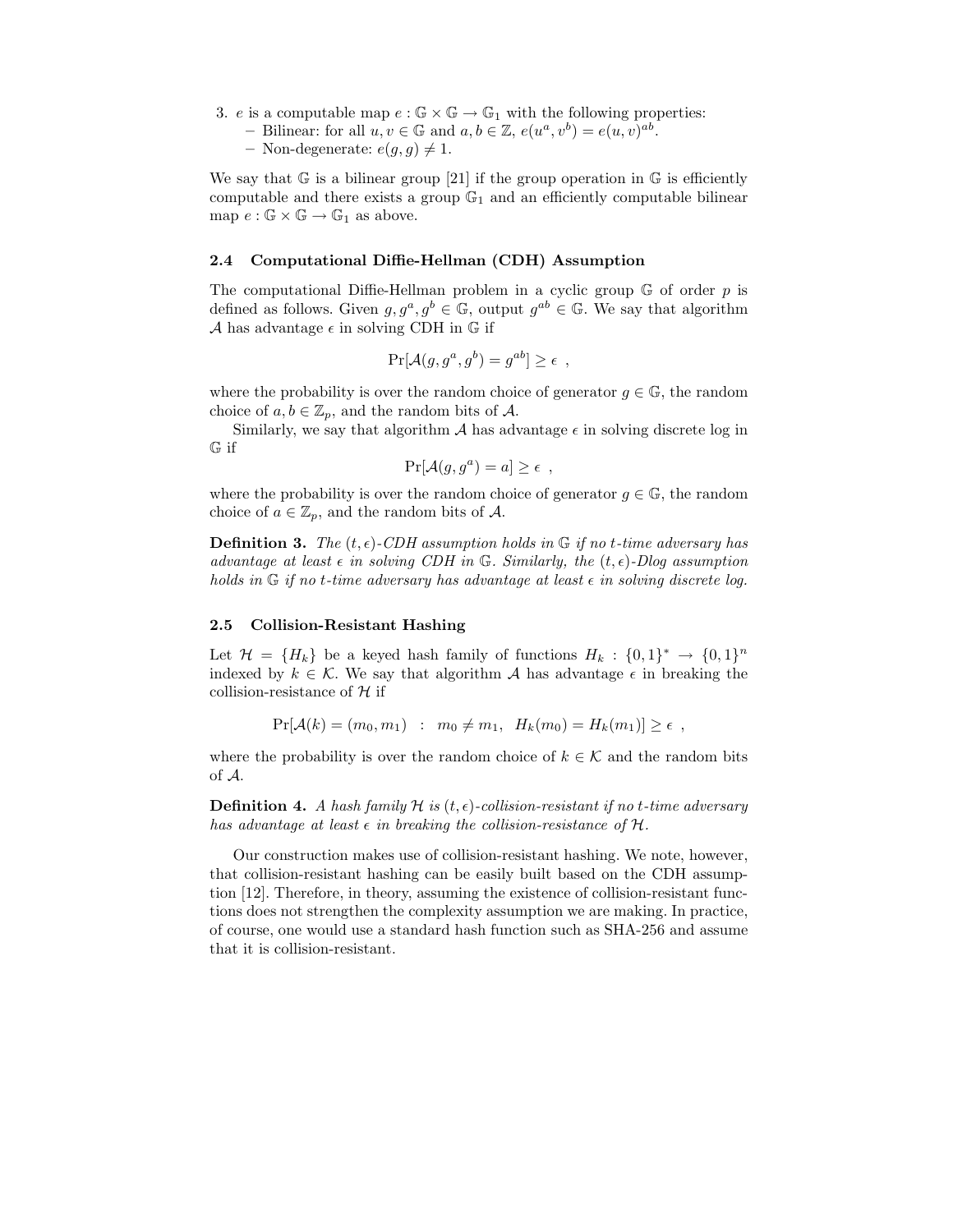# 3 From Weak Unforgeability to Strong Unforgeability

Our goal is to construct a strongly unforgeable signature based on CDH. We begin by presenting a general transformation that converts any partitioned unforgeable signature (defined below) into a strongly unforgeable signature. In the next section we apply this transformation to the Waters signature.

Definition 5. We say that a signature system is partitioned if it satisfies two properties:

- $-$  **Property 1:** The signing algorithm can be broken into two deterministic algorithms  $F_1$  and  $F_2$  so that a signature on a message m using secret key SK is computed as follows:
	- 1. Select a random r in R.
	- 2. Set  $\sigma_1 \leftarrow F_1(m, r, SK)$  and  $\sigma_2 \leftarrow F_2(r, SK)$ .
	- 3. Output the signature  $\sigma \leftarrow (\sigma_1, \sigma_2)$ .
- **Property 2:** Given m and  $\sigma_2$  there is at most one  $\sigma_1$  so that  $(\sigma_1, \sigma_2)$  verifies as a valid signature on m under PK.

In other words, a signature is partitioned if half the signature, namely  $\sigma_2$ , does not depend on m. Furthermore, given  $m$  and  $\sigma_2$  the signature is fully determined. Many standard discrete-log-based signature systems in the literature can be partitioned. For example, for DSS  $[24]$  using x to denote the secret key, the functions  $F_1, F_2$  are:

$$
F_1(m,r,x) = r^{-1}(m + xF_2(r,x)) \mod q
$$
  

$$
F_2(r,x) = (g^r \mod p) \mod q
$$

We note, however, that property 2 may not hold for DSS.

Next, we present our transformation. Let  $\mathbb G$  be a group of prime order  $p$  and let  $\mathcal{H} = \{H_k\}$  be a collision-resistant hash family of functions  $H_k: \{0,1\}^* \to$  $\{0,1\}^n$  indexed by  $k \in \mathcal{K}$ . We assume  $p \geq 2^n$  so that hash outputs can be viewed as elements of  $\mathbb{Z}_p$ . Furtheremore, we assume that each element of  $\mathbb{Z}_p$  has a unique encoding, say as an integer in  $(0, p)$ . In describing the system we use the notation  $x||y$  to denote the marked concatenation of the two strings x and y.

Let  $\Sigma = (KeyGen, Sign, Verify)$  be a partitioned signature where the signing algorithm is partitioned using functions  $F_1$  and  $F_2$ . Suppose the randomness for signature generation is picked from some set  $R$ . We build a new strongly unforgeable signature system  $\Sigma_{\text{new}} = (KeyGen_{\text{new}}, Sign_{\text{new}}, Verify_{\text{new}})$  as follows:

**KeyGen<sub>new</sub>:** To generate the public key, select random generators  $g, h \in \mathbb{G}$ and a random hash key  $k \in \mathcal{K}$ . Next, run  $KeyGen$  to obtain a secret key SK and public key PK. The public and secret keys for the new system are:

 $PK' = (PK, g, h, k)$  and  $SK' = (SK)$ 

 $Sign_{new}(SK, M):$  A signature on a message  $M \in \{0, 1\}^{\ell}$  is generated as follows. 1. Select a random exponent  $s \in \mathbb{Z}_p$  and a random  $r \in \mathcal{R}$ .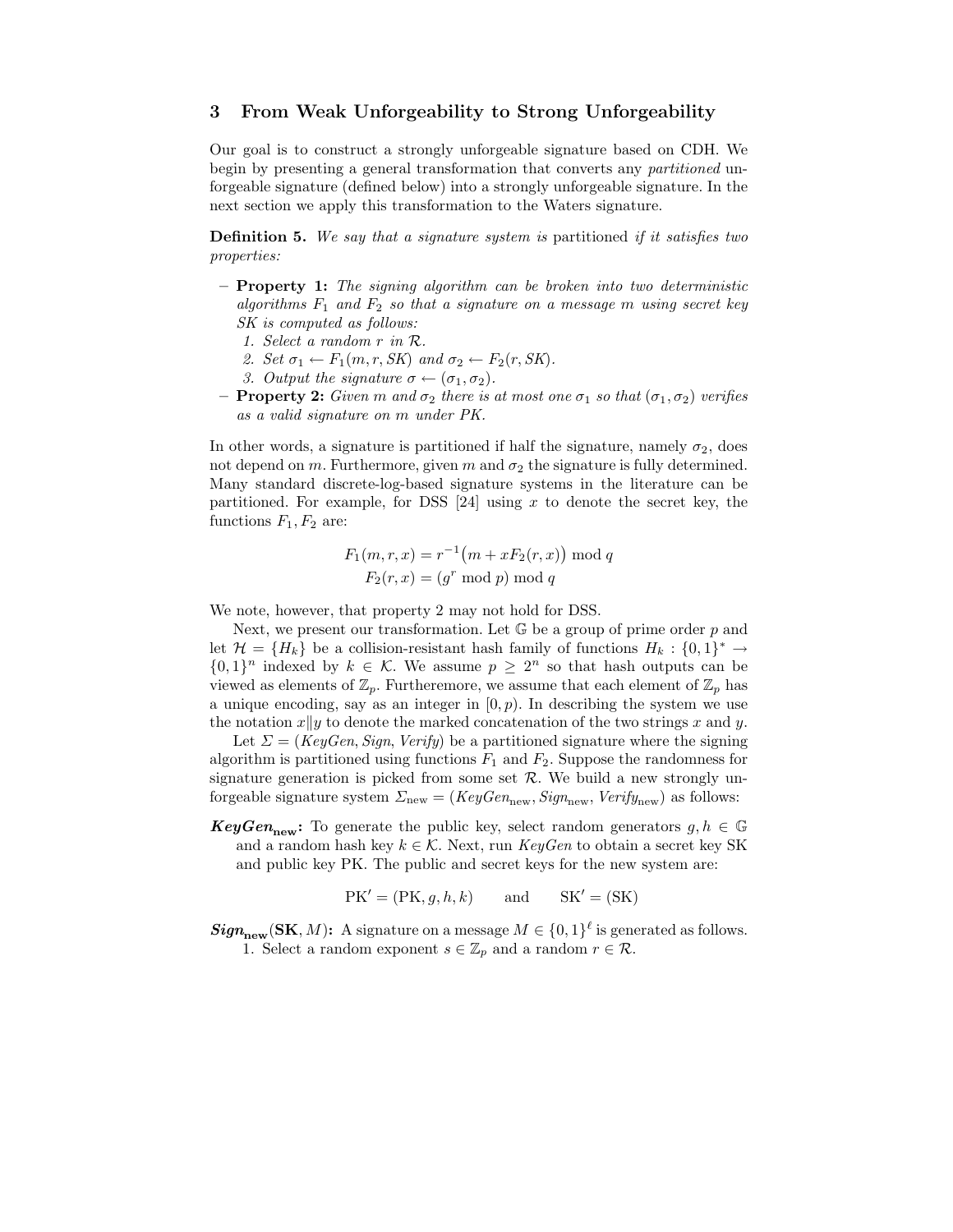- 2. Set  $\sigma_2 \leftarrow F_2(r, SK)$ .
- 3. Compute  $t \leftarrow H_k(M||\sigma_2) \in \{0,1\}^n$  and view t as an element of  $\mathbb{Z}_p$ .
- 4. Compute  $m \leftarrow g^t h^s \in \mathbb{G}$ .
- 5. Compute  $\sigma_1 \leftarrow F_1(m, r, SK)$  and output the signature  $\sigma \leftarrow (\sigma_1, \sigma_2, s)$ .

Verify<sub>new</sub> (PK, M,  $\sigma$ ): A signature  $\sigma = (\sigma_1, \sigma_2, \sigma_3)$  on a message M is verified as follows:

- 1. Compute  $\tilde{t} \leftarrow H_k(M||\sigma_2)$  and view  $\tilde{t}$  as an element of  $\mathbb{Z}_p$ .
- 2. Compute  $\tilde{m} \leftarrow g^{\tilde{t}} h^{\sigma_3}$ .
- 3. Output  $Verify(PK, \tilde{m}, (\sigma_1, \sigma_2)).$

The basic idea. To give some intuition for signature generation, note that in Step 4 we derive a new message  $m$  that is then signed by the underlying signature system in Step 5. This m is derived from the original message M and from  $\sigma_2$ . The  $\sigma_2$  is derived from the randomness r. Hence, in effect, the signer is signing both the message  $M$  and the secret randomness  $r$  that is used to create the signature. The adversary, as a result, cannot "re-randomize" a given signature without invalidating the signature. This may suggest that the resulting signature scheme is strongly unforgeable. Unfortunately, in creating this circularity making the message m being signed depend on the randomness  $r$  — we break the proof of security for the underlying signature. Because of Steps 3 and 4 we can no longer prove that the system is secure.

To repair the damage we introduce an additional hashing step (Step 4) where we hash again using a chameleon hash  $[22]$ . The extra randomness s of the chameleon hash lets us break the circularity in the proof of security. This lets us repair the proof and prove strong unforgeability based strictly on the weak unforgeability of the underlying system. In particular, the randomness of the chameleon hash is crucial for responding to signature queries from a Type III adversary in the proof of security below.

In summary, the high level structure of the signing algorithm is as follows: (1) first, hash  $M||\sigma_2$  using a chameleon hash to obtain a new message m, (2) then, use the underlying signature to sign  $m$  with randomness  $r$ , (3) finally, output the resulting signature along with the randomness s of the chameleon hash. The proof of security in the next subsection shows that the resulting signature is strongly unforgeable.

#### 3.1 Security

Let  $\Sigma = (KeyGen, Sign, Verify)$  be a partitioned signature scheme and let  $\Sigma_{\text{new}} =$  $(KeyGen_{new}, Sign_{new}, Verify_{new})$  be the signature system resulting from the transformation described above. The following theorem proves strong unforgeability of  $\Sigma$ <sub>new</sub>.

**Theorem 1.** The signature scheme  $\Sigma_{new}$  is  $(t, q, \epsilon)$ -strongly existentially unforgeable assuming the underlying signature scheme  $\Sigma$  is  $(t, q, \epsilon/3)$ -existentially unforgeable, the  $(t, \epsilon/3)$ -Dlog assumption holds in  $\mathbb{G}$ , and  $\mathcal{H}$  is  $(t, \epsilon/3)$ -collisionresistant.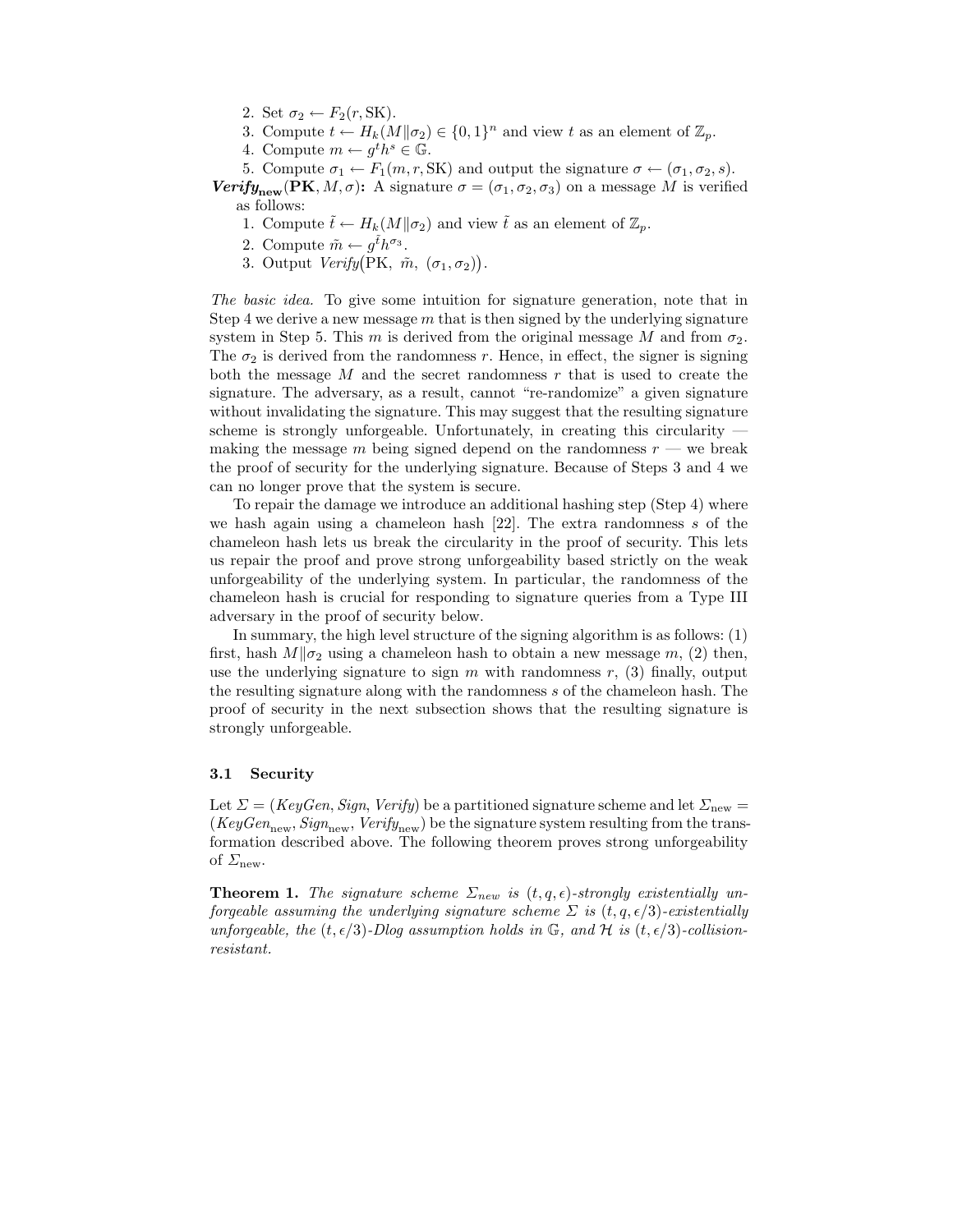*Proof.* Suppose A is a forger that  $(t, q, \epsilon)$ -breaks strong unforgeability of  $\Sigma_{\text{new}}$ . Forger A is first given a public key  $(PK, g, h, k)$ .

Forger A asks for signatures on messages  $M_1, \ldots, M_q$  and is given signatures  $\sigma_i = (\sigma_{i,1}, \sigma_{i,2}, s_i)$  for  $i = 1, \ldots, q$  on these messages. Let  $t_i = H_k(M_i || \sigma_{i,2})$  and  $m_i = g^{t_i} h^{s_i}$  for  $i = 1, \ldots, q$ . Let  $(\hat{M}, \hat{\sigma} = (\hat{\sigma}_1, \hat{\sigma}_2, \hat{s}))$  be the forgery produced by A, let  $\hat{t} = H_k(\hat{M}||\hat{\sigma}_2)$ , and let  $\hat{m} = g^{\hat{t}}h^{\hat{s}}$ . We distinguish among three types of forgeries:

**Type I** A forgery where  $\hat{m} = m_i$  and  $\hat{t} = t_i$  for some  $i \in \{1, ..., q\}$ . **Type II** A forgery where  $\hat{m} = m_i$  and  $\hat{t} \neq t_i$  for some  $i \in \{1, ..., q\}$ . **Type III** Any other forgery  $(\hat{m} \neq m_i \text{ for all } i \in \{1, ..., q\}).$ 

A successful forger must output a forgery of Type I, Type II, or Type III. We show that a Type I forgery can be used to break the collision-resistance of  $H$ , a Type II forgery can be used to solve discrete log in  $\mathbb{G}$ , and a Type III forgery can be used to break existential unforgeability of the underlying signature scheme  $\Sigma$ . Our simulator can flip a coin at the beginning of the simulation to guess which type of forgery the adversary will produce and set up the simulation appropriately. In all three cases the simulation is perfect. We start by describing how to use a Type III forgery which is the more interesting case.

Type III forger: Suppose algorithm A is a Type III forger that  $(t, q, \epsilon)$ -breaks strong unforgeability of  $\Sigma_{\text{new}}$ . We construct a simulator  $\beta$  that  $(t, q, \epsilon)$ -breaks existential unforgeability of  $\Sigma$ . B is given a public key PK. B's goal is to produce a pair  $(m, \sigma)$  where  $\sigma$  is a valid signature on m and m is not among  $\mathcal{B}'$ 's chosen message queries.  $\beta$  runs  $\mathcal A$  as follows.

**Setup.** Algorithm  $\beta$  generates the public key PK' as follows.

- 1. Select a random generator  $g \in \mathbb{G}$ .
- 2. Select a random exponent  $a \in \mathbb{Z}_p^*$  and set  $h \leftarrow g^a$ .
- 3. Select a random hash key  $k \in \mathcal{K}$ .
- 4. Provide the public key  $PK' \leftarrow (PK, g, h, k)$  to A.

**Signature Queries.** Algorithm  $A$  issues up to  $q$  signature queries. Algorithm  $\beta$  responds to a query on a message  $M$  as follows.

- 1. Select a random exponent  $w \in \mathbb{Z}_p$  and set  $m \leftarrow g^w$ .
- 2. Ask  $\mathcal{B}'$ 's challenger for a signature on message  $m$ . Obtain a signature  $(\sigma_1, \sigma_2)$  on m.
- 3. Compute  $t \leftarrow H_k(M||\sigma_2)$ .
- 4. Set  $s \leftarrow (w t)/a$ .
- 5. Return  $\sigma \leftarrow (\sigma_1, \sigma_2, s)$  to A.

Indeed,  $m = g^w = g^{as+t} = g^t h^s$  and s is uniform in  $\mathbb{Z}_p$  as required. Hence,  $\sigma$  is a valid signature on M.

**Output.** Finally, algorithm A outputs a forgery  $(\hat{M}, (\hat{\sigma}_1, \hat{\sigma}_2, \hat{s}))$ . Algorithm B produces a weak forgery on the underlying scheme as follows.

1. Compute  $\hat{t} \leftarrow \widetilde{H_k}(\hat{M} \| \hat{\sigma}_2)$ .

2. Compute  $\hat{m} \leftarrow g^{\hat{t}} h^{\hat{s}}$ .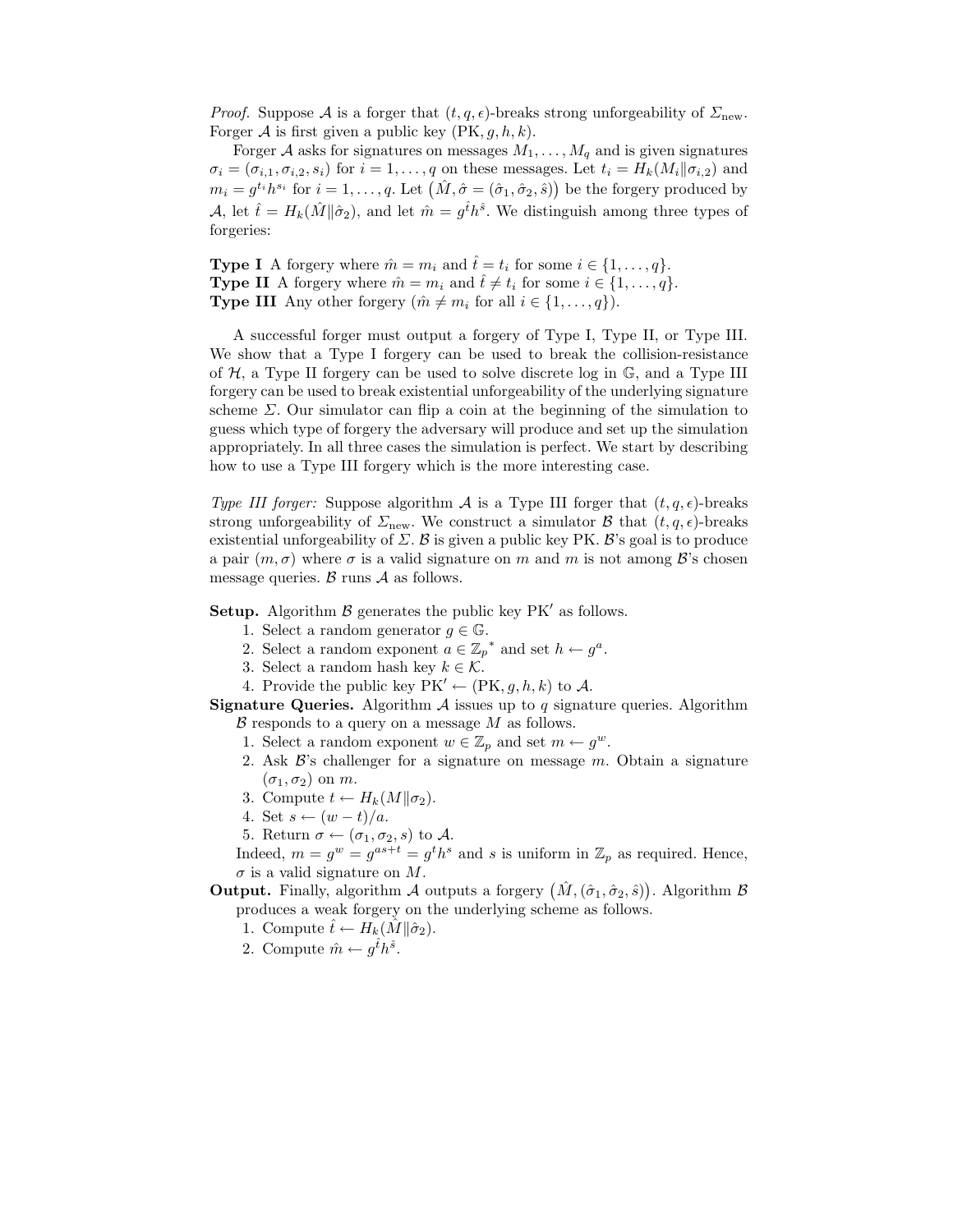3. Output  $(\hat{m}, (\hat{\sigma}_1, \hat{\sigma}_2)).$ 

Note that  $\hat{m} \notin \{m_1, \ldots, m_q\}$  because if  $\hat{m} = m_i$  for some  $i \in \{1, \ldots, q\}$ then, either  $\hat{t} = t_i$  (a Type I forgery) or  $\hat{t} \neq t_i$  (a Type II forgery). Therefore  $\beta$ produces a forgery on some new message  $\hat{m}$  for the underlying scheme whenever A produces a Type III forgery, as required.

Type I forger: Next we show how to use a Type I forger. Suppose  $\mathcal A$  is a Type I forger that  $(t, q, \epsilon)$ -breaks strong unforgeability of  $\Sigma_{\text{new}}$ . We construct an algorithm  $\mathcal B$  that  $(t, \epsilon)$ -breaks the collision-resistance of  $\mathcal H$ . Algorithm  $\mathcal B$  is given a random key  $k' \in \mathcal{K}$ . B's goal is to output a pair of messages  $(m_1, m_2)$  such that  $m_1 \neq m_2$  and  $H_{k'}(m_1) = H_{k'}(m_2)$ . B runs A as follows.

- **Setup.** Algorithm  $\mathcal{B}$  sets  $k \leftarrow k'$  and generates the remaining elements of the public key and the private key according to  $KeyGen_{new}$ . B gives A the resulting public key  $PK' = (PK, g, h, k)$  and keeps the secret key SK'.
- **Signature Queries.** A issues up to q signature queries. B responds to a query on a message  $M_i$  by running  $Sign_{new}(\text{SK}', M_i)$  and returning the signature  $\sigma_i$  to A.
- **Output.** A outputs a forgery  $(\hat{M}, \hat{\sigma} = (\hat{\sigma}_1, \hat{\sigma}_2, \hat{s}))$  such that

$$
(\hat{M}, \hat{\sigma}) \notin \{(M_1, \sigma_1), \dots, (M_q, \sigma_q)\}\
$$
 and  $\hat{m} = m_i$  and  $\hat{t} = t_i$ 

for some  $i \in \{1, ..., q\}$ . More precisely,  $\hat{t} = t_i$  means that  $H_k(\hat{M}||\hat{\sigma}_2) =$  $H_k(M_i \| \sigma_{i,2})$ . Similarly,  $\hat{m} = m_i$  means that  $g^{\hat{t}} h^{\hat{s}} = g^{t_i} h^{s_i}$ .

Then B outputs the pair  $(M||\hat{\sigma}_2, M_i||\sigma_{i,2})$  as a collision on  $H_k$ .

We show that algorithm  $\beta$  succeeds in producing an  $H_k$ -collision whenever  $\mathcal A$ produces a Type I forgery. Since  $H_k(M||\hat{\sigma}_2) = H_k(M_i||\sigma_{i,2})$  we only need to show that  $M\|\hat{\sigma}_2 \neq M_i\|\sigma_{i,2}$ .

Suppose towards a contradiction that  $\hat{M} = M_i$  and  $\hat{\sigma}_2 = \sigma_{i,2}$ . Since  $\hat{t} = t_i$ and  $\hat{m} = m_i$  we know that  $\hat{s} = s_i$ . (We require that any exponent  $s \in \mathbb{Z}_p$ has a unique encoding.) Furthermore, since  $\hat{\sigma}_2 = \sigma_{i,2}$  and  $\hat{m} = m_i$ , the second property of partitioned signatures implies that  $\hat{\sigma}_1 = \sigma_{i,1}$ . Hence, we have just shown that  $\hat{M} = M_i$  and  $\hat{\sigma} = \sigma_i$  which contradicts the fact that  $(\hat{M}, \hat{\sigma})$  is a strong existential forgery. Therefore,  $\hat{M} \parallel \hat{\sigma}_2 \neq M_i \parallel \sigma_{i,2}$ , implying that whenever A produces a Type I forgery,  $\beta$  produces an  $H_k$ -collision.

Type II forger: Finally, we show how to use a Type II forger. Suppose  $A$  is a Type II forger that  $(t, q, \epsilon)$ -breaks strong unforgeability of  $\Sigma_{\text{new}}$ . We construct an algorithm  $\mathcal B$  that  $(t, \epsilon)$ -solves discrete log in G. Algorithm  $\mathcal B$  is given a random pair  $(g', h')$  and its goal is to output a such that  $h' = (g')^a$ . B runs A as follows.

**Setup.** Algorithm  $\mathcal{B}$  sets  $g \leftarrow g', h \leftarrow h'$ , and generates the remaining elements of the public key and the private key according to  $KeyGen_{new}$ . B gives A the resulting public key  $PK' = (PK, g, h, k)$  and keeps the private key SK'.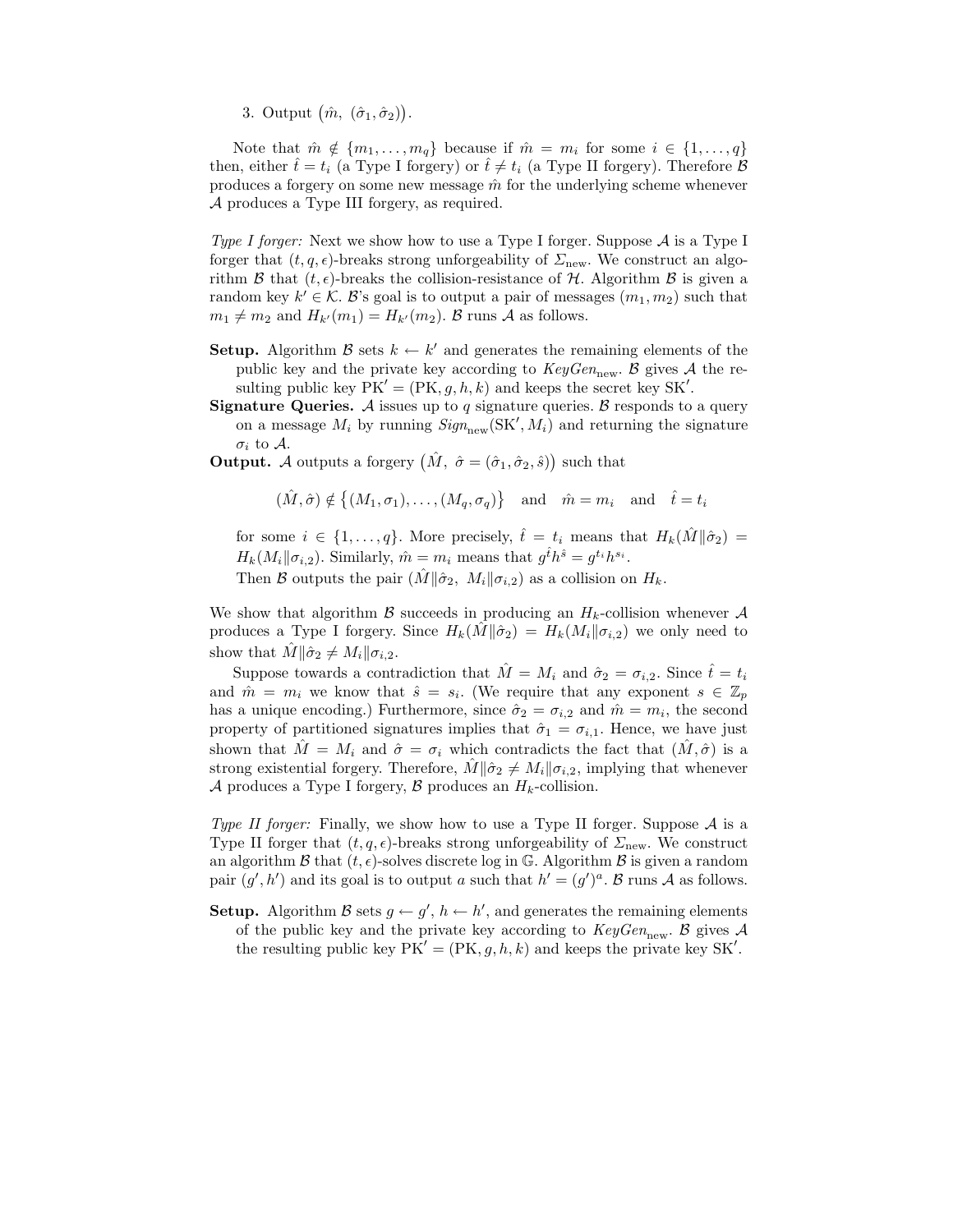- **Signature Queries.** A issues up to q signature queries. B responds to a query on a message  $M_i$  by running  $Sign_{new}(\text{SK}', M_i)$  and returning the signature  $\sigma_i$  to A.
- **Forgery.** A outputs a forgery  $(\hat{M}, \hat{\sigma} = (\hat{\sigma}_1, \hat{\sigma}_2, \hat{s}))$  such that  $\hat{m} = m_i$  and  $\hat{t} \neq t_i$ for some  $i \in \{1, ..., q\}$ . Then we have  $g^{\hat{t}} h^{\hat{s}} = g^{t_i} h^{s_i}$ , which can be written as  $g^{\hat{t}}(g^a)^{\hat{s}} = g^{t_i}(g^a)^{s_i}$ . Then B computes  $a = (t_i - \hat{t})/(\hat{s} - s_i) \in \mathbb{Z}_p$  and outputs a in response to its discrete log challenge. Note that  $\hat{s} - s_i \neq 0$  since  $\hat{s} = s_i$ and  $g^{\hat{t}}h^{\hat{s}} = g^{t_i}h^{s_i}$  imply  $\hat{t} = t_i$ .

Algorithm  $\beta$  succeeds in solving its discrete log challenge whenever  $\mathcal A$  produces a Type II forgery, as required.

In summary, we showed how to use all three forgery types to break existential unforgeability of the underlying signature scheme, collision-resistance of  $H$ , or discrete log. This completes the proof of Theorem 1. discrete log. This completes the proof of Theorem 1.

# 4 A Concrete Construction: Strong Unforgeability from CDH

We now apply Theorem 1 to the Waters signature which is based on CDH without random oracles. It is straightforward to verify that the Waters signature is partitioned. The functions  $F_1$  and  $F_2$  are:

$$
F_1(m, r, SK) = SK \cdot \left(u' \prod_{i=1}^n u_i^{m_i}\right)^r \in \mathbb{G}
$$

$$
F_2(r, SK) = g^r \in \mathbb{G}
$$

where  $u', u_1, \ldots, u_n \in \mathbb{G}$  are part of the public key and  $m = m_1 \ldots m_n \in \{0, 1\}^n$ . The second property of partitioned signatures holds since given m and  $\sigma_2 =$  $F_2(r, SK)$  there is only one  $\sigma_1$  for which the verification equation will hold. Note that we are assuming that each element  $g \in \mathbb{G}$  has a unique encoding (otherwise an attacker can invalidate property 2 by simply changing the encoding of a group element).

Thus, applying Theorem 1 to the Waters signature system we obtain a strongly unforgeable scheme based on CDH without random oracles. The resulting system is as follows. Let  $\mathbb G$  be a bilinear group of prime order p and let  $e : \mathbb{G} \times \mathbb{G} \to \mathbb{G}_1$  denote the bilinear map and g be the corresponding generator. Let  $\mathcal{H} = \{H_k\}$  be a collision-resistant hash family of functions  $H_k: \{0,1\}^* \to$  $\{0,1\}^n$  indexed by  $k \in \mathcal{K}$ . We assume  $p \geq 2^n$  so that hash outputs can be viewed as elements of  $\mathbb{Z}_p$ .

**KeyGen.** To generate the public key, select a random generator  $g \in \mathbb{G}$  and a random  $\alpha \in \mathbb{Z}_p$  and set  $g_1 = g^{\alpha}$ . Next, select random  $g_2, h \in \mathbb{G}$ . Select random  $u', u_1, \ldots, u_n \in \mathbb{G}$  and let  $U = (u_1, \ldots, u_n)$ . Finally, select a random hash key  $k \in \mathcal{K}$ . The public and secret keys are:

$$
PK = (g, g_1, g_2, h, u', U, k) \qquad \text{and} \qquad SK = (g_2^{\alpha})
$$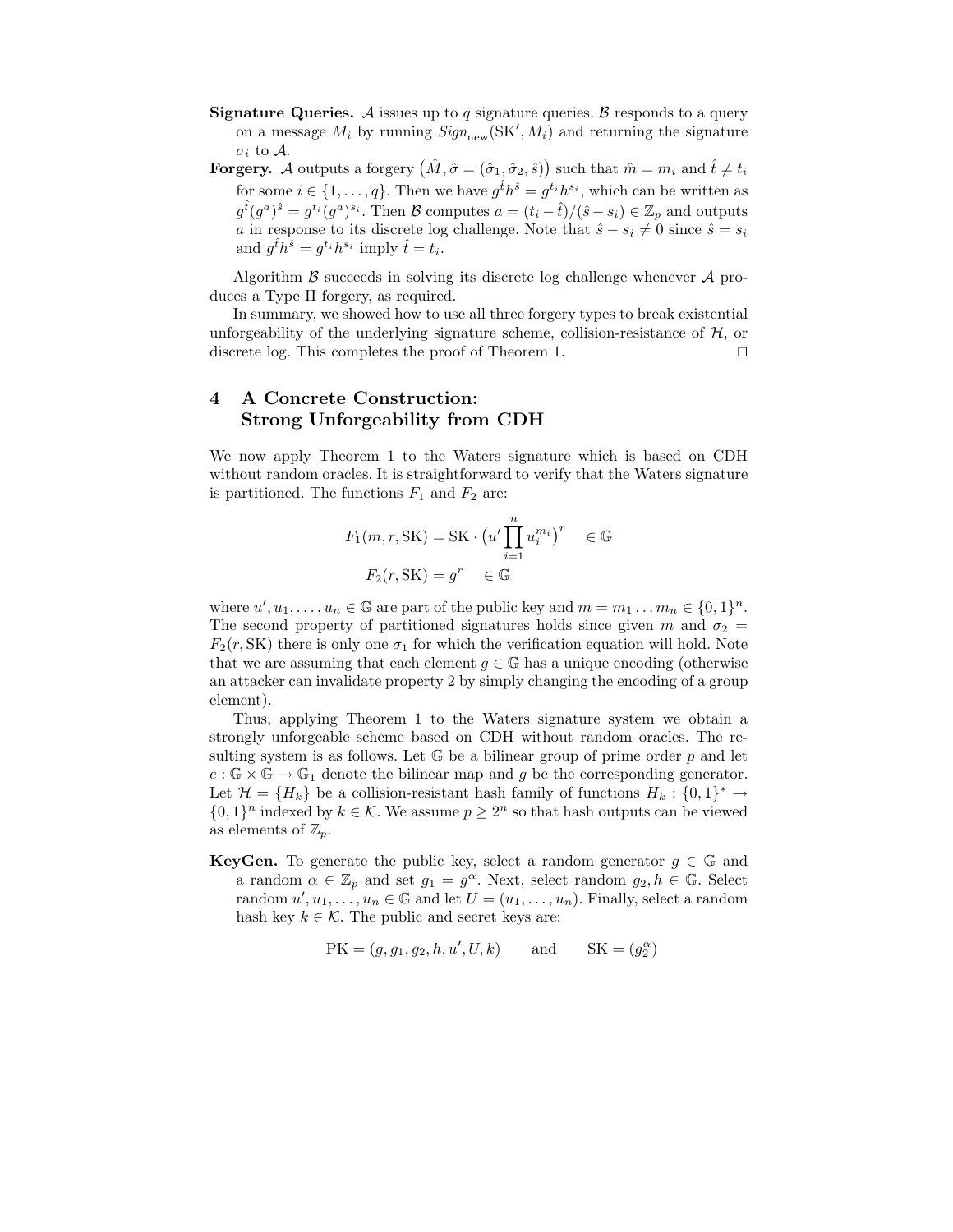Note that the secret key is a single group element, but the public key contains  $n + 5$  group elements where n is the hash output size.

- **Sign.** A signature on a message  $M \in \{0,1\}^{\ell}$  is generated as follows.
	- 1. Select random exponents  $r, s \in \mathbb{Z}_p$ .
	- 2. Set  $\sigma_2 \leftarrow q^r \in \mathbb{G}$ .
	- 3. Compute  $t \leftarrow H_k(m||\sigma_2) \in \{0,1\}^n$  and view t as an element of  $\mathbb{Z}_p$ .
	- 4. Compute  $m \leftarrow H_k(g^th^s)$  and write  $m$  as  $m_1 \ldots m_n \in \{0,1\}^n$ .
	- 5. Compute  $\sigma_1 \leftarrow g_2^{\alpha} \cdot (u' \prod_{i=1}^n u_i^{m_i})^r$  and output the signature  $(\sigma_1, \sigma_2, s)$ .

**Verify.** A signature  $\sigma = (\sigma_1, \sigma_2, \sigma_3)$  on a message M is verified as follows:

- 1. Compute  $\tilde{t} \leftarrow H_k(M||\sigma_2)$  and view  $\tilde{t}$  as an element of  $\mathbb{Z}_p$ .
- 2. Compute  $\tilde{m} \leftarrow H_k(g^{\tilde{t}} h^{\sigma_3})$  and write  $\tilde{m}$  as  $\tilde{m}_1 \dots \tilde{m}_n \in \{0, 1\}^n$ .
- 3. Check that

$$
e(\sigma_1, g) \stackrel{?}{=} e(\sigma_2, u' \prod_{i=1}^n u_i^{\tilde{m}_i}) \cdot e(g_1, g_2) .
$$

Accept if this holds and reject otherwise.

**Corollary 1.** The signature system above is  $(t, q, \epsilon)$ -strongly existentially unforgeable assuming the  $(t, \epsilon/24(n + 1)q)$ -CDH assumption holds in G, and H is  $(t, \epsilon/3)$ -collision-resistant.

*Proof.* The Waters system is known to be  $(t, q, \epsilon)$ -existentially unforgeable assuming  $(t, \epsilon/8(n + 1)q)$ -CDH holds in G. It follows that the system is  $(t, q, \epsilon/3)$ existentially unforgeable assuming  $(t, \epsilon/24(n + 1)q)$ -CDH holds in G. When  $(t, \epsilon/3)$ -CDH holds in G then  $(t, \epsilon/3)$ -Dlog must also hold in G. Hence, since the system is partitioned, all the requirements of Theorem 1 are satisfied. Consequently, the signature system above is strongly unforgeable.

Efficiency. Our signature system is only slightly worse than the Waters signature system in terms of performance. The signing operation in our scheme takes four exponentiations and  $n/2+2$  group operations in G on average. The verification algorithm consists of two pairings, two exponentiations,  $n/2+1$  group operations in G and one group operation in  $\mathbb{G}_1$  on average. Like the Waters signature scheme public keys are approximately  $n$  group elements. However, we note that the values  $u', U = (u_1, \ldots, u_n)$  can actually come from a common reference string and be shared by all users in a system. If this is the case each user's public key can be short.

### 5 Conclusions

We constructed a strongly unforgeable signature system based on the standard Computational Diffie-Hellman problem in bilinear groups. The signature is efficient and contains only two group elements (plus a short random string). The public key size is proportional to the output size of the hash function used. We presented the construction in two steps. First, we showed a general mechanism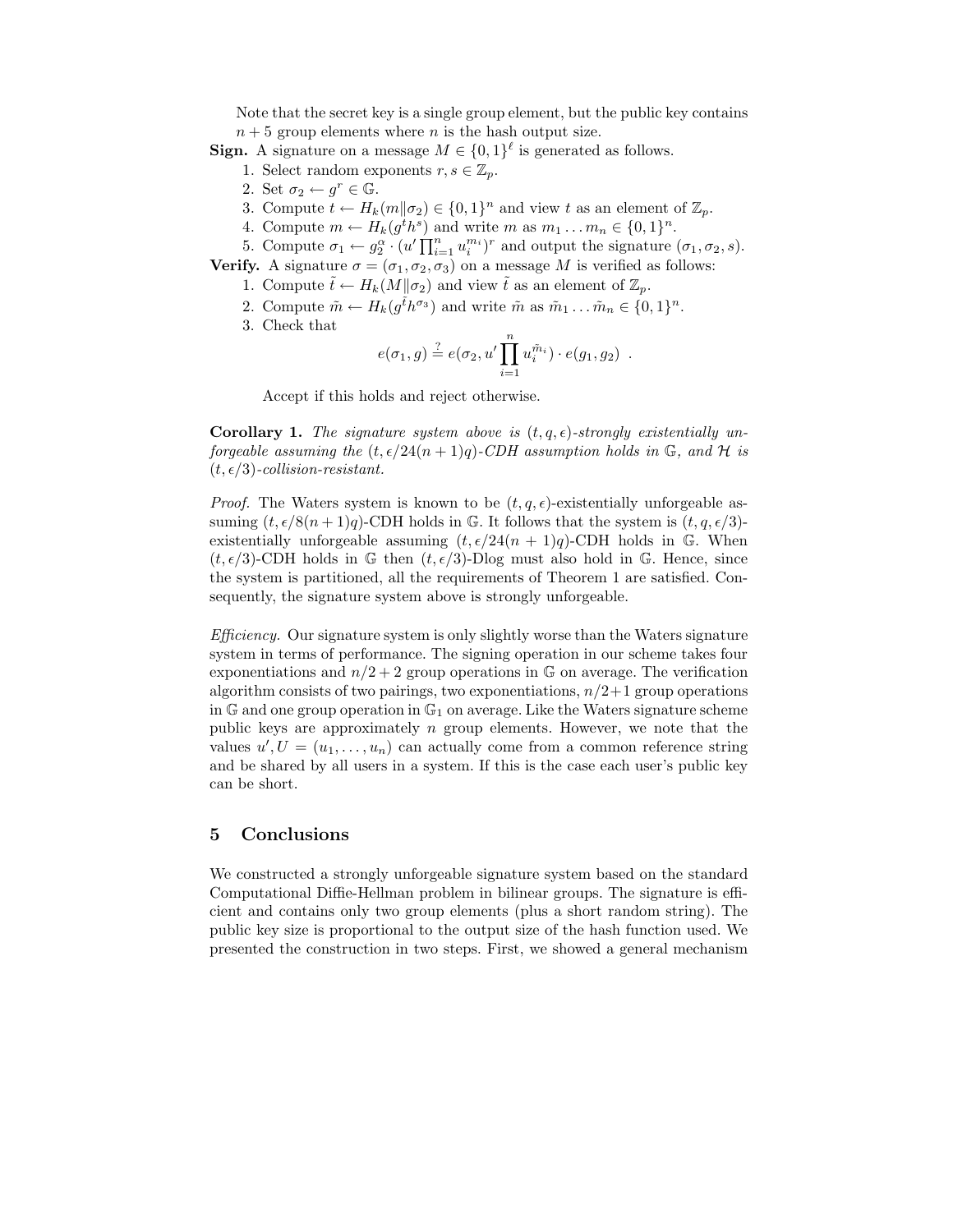for transforming any partitioned (weakly) unforgeable system into a strongly unforgeable system. We then applied this transformation to a specific system.

Surprisingly, our signature system does not seem to naturally extend to give an efficient threshold signature [16]. In fact, the only known efficient strongly unforgeable threshold signatures (in the standard model) appear to be the unique signatures of Lysyanskaya [23] and Dodis [13]. Thresholdizing these signatures, however, requires multiple rounds of interaction with the signing servers and the resulting signatures are somewhat long. We leave as an open problem the question of constructing a threshold unforgeable signature based on a standard assumption.

## References

- 1. J. An, Y. Dodis, and T. Rabin. On the security of joint signature and encryption. In L. R. Knudsen, editor, Proceedings of Eurocrypt 2002, volume 2332 of LNCS, pages 83–107. Springer-Verlag, 2002.
- 2. G. Ateniese, J. Camenisch, M. Joye, and G. Tsudik. A practical and provably secure coalition-resistant group signature scheme. In M. Bellare, editor, Proceedings of Crypto 2000, volume 1880 of LNCS, pages 255–70. Springer-Verlag, Aug. 2000.
- 3. M. Bellare and P. Rogaway. The exact security of digital signatures: How to sign with RSA and Rabin. In U. Maurer, editor, Proceedings of Eurocrypt '96, volume 1070 of LNCS, pages 399–416. Springer-Verlag, 1996.
- 4. D. Boneh and X. Boyen. Short signatures without random oracles. In C. Cachin and J. Camenisch, editors, Proceedings of Eurocrypt 2004, volume 3027 of LNCS, pages 56–73. Springer-Verlag, 2004. Full version at: http://eprint.iacr.org/2004/171.
- 5. D. Boneh, X. Boyen, and H. Shacham. Short group signatures. In M. Franklin, editor, Proceedings of Crypto 2004, volume 3152 of LNCS, pages 41–55. Springer-Verlag, 2004.
- 6. D. Boneh, B. Lynn, and H. Shacham. Short signatures from the Weil pairing. J. of Cryptology, 17(4):297–319, 2004. Early version in Asiacrypt '01.
- 7. D. Boneh, I. Mironov, and V. Shoup. A secure signature scheme from bilinear maps. In M. Joye, editor, Proceedings of RSA-CT '03, volume 2612 of LNCS, pages 98–110. Springer-Verlag, 2003.
- 8. R. Canetti, S. Halevi, and J. Katz. Chosen-ciphertext security from identity-based encryption. In C. Cachin and J. Camenisch, editors, *Proceedings of Eurocrypt 2004*, LNCS, pages 207–222. Springer-Verlag, 2004. http://eprint.iacr.org/2003/182/.
- 9. J.-S. Coron. On the Exact Security of Full Domain Hash. In M. Bellare, editor, Proceedings of Crypto 2000, volume 1880 of Lecture Notes in Computer Science, pages 229–235. Springer-Verlag, 2000.
- 10. R. Cramer and I. Damgård. New generation of secure and practical rsa-based signatures. In N. Koblitz, editor, *Proceedings of Crypto '96*, volume 1109 of *LNCS*, pages 173–185. Springer-Verlag, 1996.
- 11. R. Cramer and V. Shoup. Signature schemes based on the strong RSA assumption. ACM TISSEC, 3(3):161–185, 2000. Extended abstract in Proc. 6th ACM CCS, 1999.
- 12. I. Damgård. Collision free hash functions and public key signature schemes. In D. Chaum and W. L. Price, editors, Proceedings of Eurocrypt '87, volume 304 of LNCS, pages 203–216. Springer-Verlag, 1987.